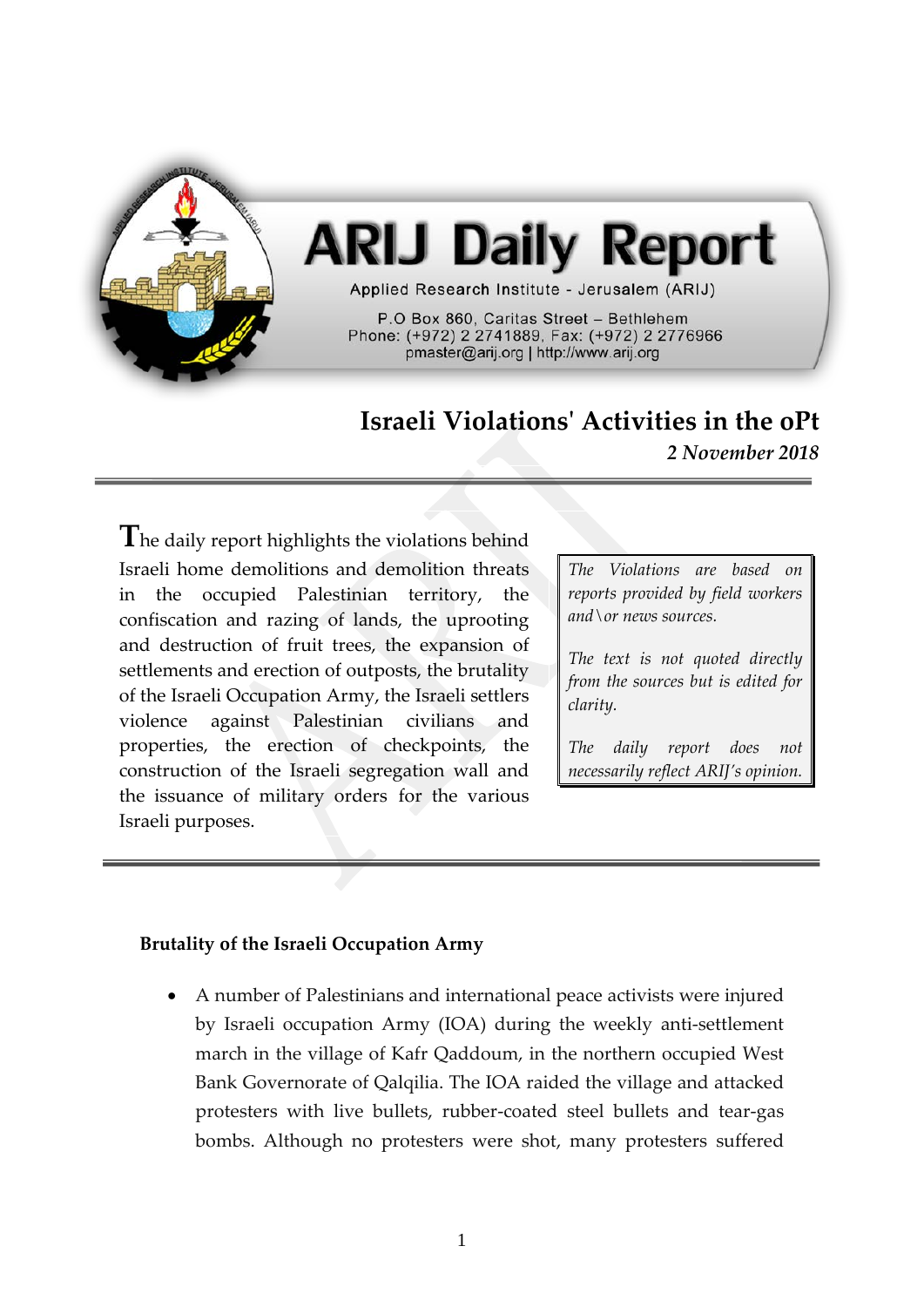from tear-gas inhalation. Violent confrontations broke out between the IOA and Palestinian youth, due to the raid. (IMEMC 2 November 2018)

## **Israeli Arrests**

- Dozens of Israeli occupation Army (IOA) and police officers attacked dozens of Palestinians participating in a seminar at Silwan Club in Ras al-'Amoud neighborhood, in occupied East Jerusalem, before detaining Jerusalem Governor, and three young men. The governor was released several hours after his detention. The Israeli army, police officers and intelligence officers surrounded the Silwan Club after closing the streets leading to it, before invading the club while the Palestinians were holding a seminar organized by Palestinian Vision Organization, and ACT Center for Alternative Dispute Resolutions and Studies. The IOA, including officers in plain clothes, assaulted the participants and speakers, including Jerusalem Governor [Adnan Gheith,](http://imemc.org/article/israel-releases-jerusalem-governor-holds-him-under-house-arrest/) his assistance Mohannad Salhab, in addition to Abed Barbar and the director of Palestinian Vision Organization Rami Nasser-Eddin. The officers then detained the governor, and three young men, before moving them to an unknown destination. (IMEMC 2 November 2018)
- The Israeli occupation Army (IOA) detained a Palestinian man while working on his farmland in the al-Khader town, south of Bethlehem in the occupied West Bank. The IOA detained Ramzi Rezeq Salah, who is also a former political prisoner, and took him to Etzion military base. The IOA claimed that an order from the Israeli "Civil Administration Office," prevents the Palestinians from entering the lands in that area. (IMEMC 2 November 2018)

## **Israeli Settler Violence**

• A group of Israeli settlers hurled Molotov cocktails at Palestinian, near the northern West Bank city of Nablus, on the Jenin-Nablus road. The settlers targeted many cars, but the Molotov cocktails exploded in front of their cars without directly hitting them. Settlers also hurled stones at Palestinian cars, in various attacks, which started a day before. The attacks took place near the Homesh evacuated settlement, and close to Shave Shomron settlement. (IMEMC 2 November 2018)